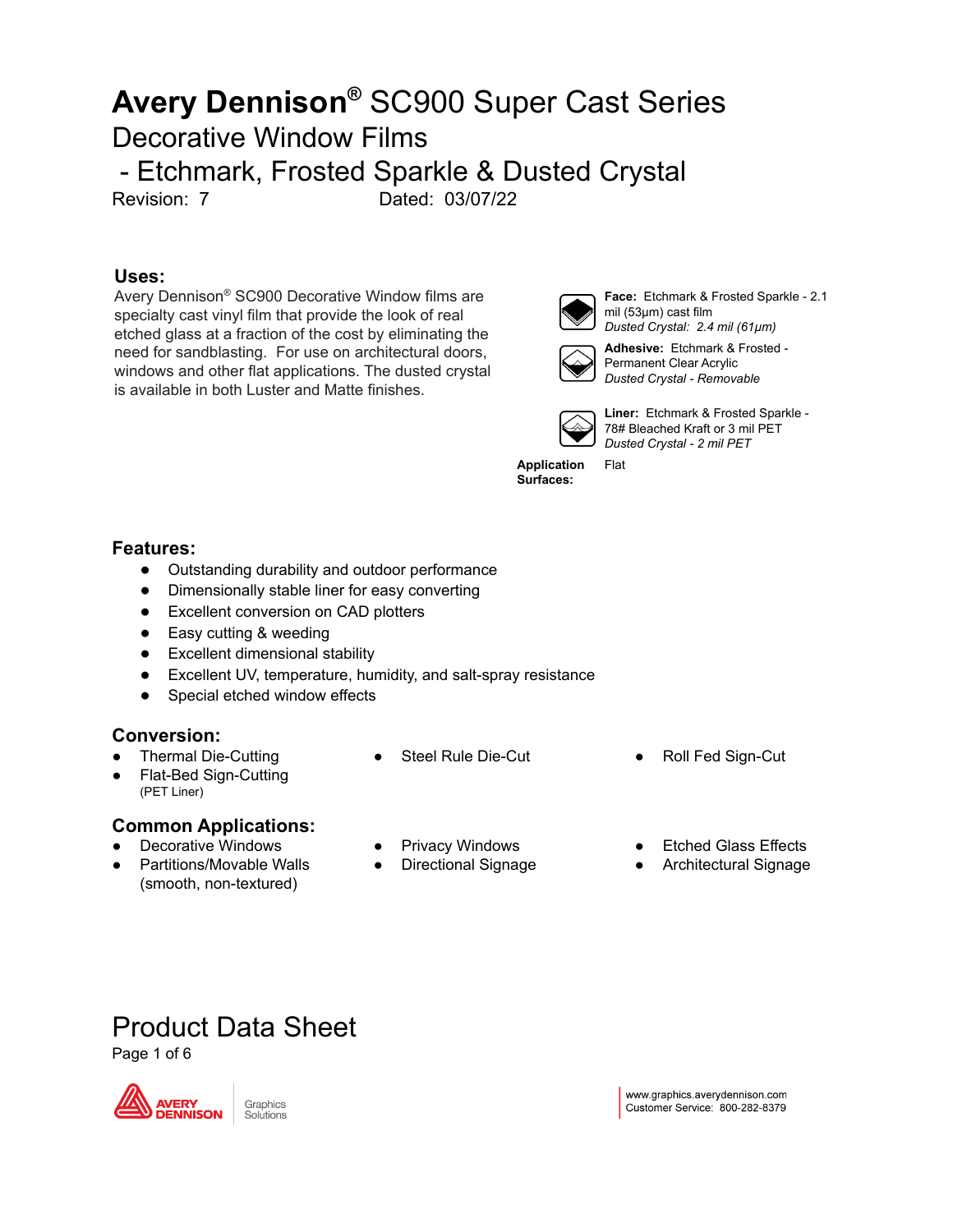### **Physical Characteristics:**

| <b>Property</b>                     | <b>Measurement</b>        | <b>Typical Value</b>                                                                                                                                          |
|-------------------------------------|---------------------------|---------------------------------------------------------------------------------------------------------------------------------------------------------------|
| Caliper, face                       |                           | Etchmark & Frosted Sparkle - 2.1 mil (53 µm)<br>Dusted Crystal - 2.4 mil (61µm)                                                                               |
| Caliper, adhesive                   |                           | Etchmark & Frosted Sparkle - 1.0 mil (25 µm)<br>Dusted Crystal - 0.85 mil (22 µm)                                                                             |
| Dimensional stability               |                           | $< 0.015$ " (0.4 mm)                                                                                                                                          |
| Tensile at Yield                    |                           | Etchmark & Frosted Sparkle - 4.0 - 9.0 lb/in (0.7 - 1.6 kg/cm)<br>Dusted Crystal - 2.5 - 3.5 lb/in (0.4 - 0.6 kg/cm)                                          |
| Elongation                          |                           | 100% min.                                                                                                                                                     |
| Gloss                               | Hunter Gloss @ 60 degrees | Etchmark & Frosted Sparkle - 15-30 GU<br><b>Dusted Crystal</b><br>luster - 20 GU<br>$mate - 3.2 GU$                                                           |
| Adhesion:                           | stainless steel           |                                                                                                                                                               |
| Etchmark & Frosted                  |                           | 15 min 2.5 lbs/in (538 N/m)                                                                                                                                   |
| Sparkle -                           |                           | 24 hr 3.6 lbs/in (630 N/m)                                                                                                                                    |
| <b>Dusted Crystal</b>               |                           | 15 min 0.8 lbs/in (140 N/m)<br>24 hr 1.0 lbs/in (175 N/m)                                                                                                     |
| Flammability                        |                           | FMVSS 302 Self Extinguishing<br>ASTME84 Class 1 or A rating                                                                                                   |
| Shelf-Life                          |                           | 2 years from date of manufacture (when stored at the following<br>temperatures and humidity conditions $68^{\circ}$ -77° F (20° - 25° C) and 50±5%<br>$R$ H.) |
| Durability                          | Vertical Exposure         | Reference color and warranty charts in this data sheet.                                                                                                       |
| Min. Application<br>Temperature     |                           | 40°F (4°C)                                                                                                                                                    |
| Service Temperature                 |                           | -50° to 180°F (-45° to 82° C) (Reasonable range of temperatures which<br>would be expected under normal environmental conditions).                            |
| Chemical resistance                 |                           | Resistant to most mild acids, alkalis, and salt solutions                                                                                                     |
| <b>Light Transmission</b><br>Values |                           | 900-861 Etchmark = >70%<br>900-862 Frosted Sparkle = $~5\%$<br>SC900-866-W Dusted Crystal Luster = $~1.5$                                                     |
|                                     |                           | SC900-867W Dusted Crystal Matte = $~88.4$                                                                                                                     |

## Product Data Sheet

Page 2 of 6



www.graphics.averydennison.com Customer Service: 800-282-8379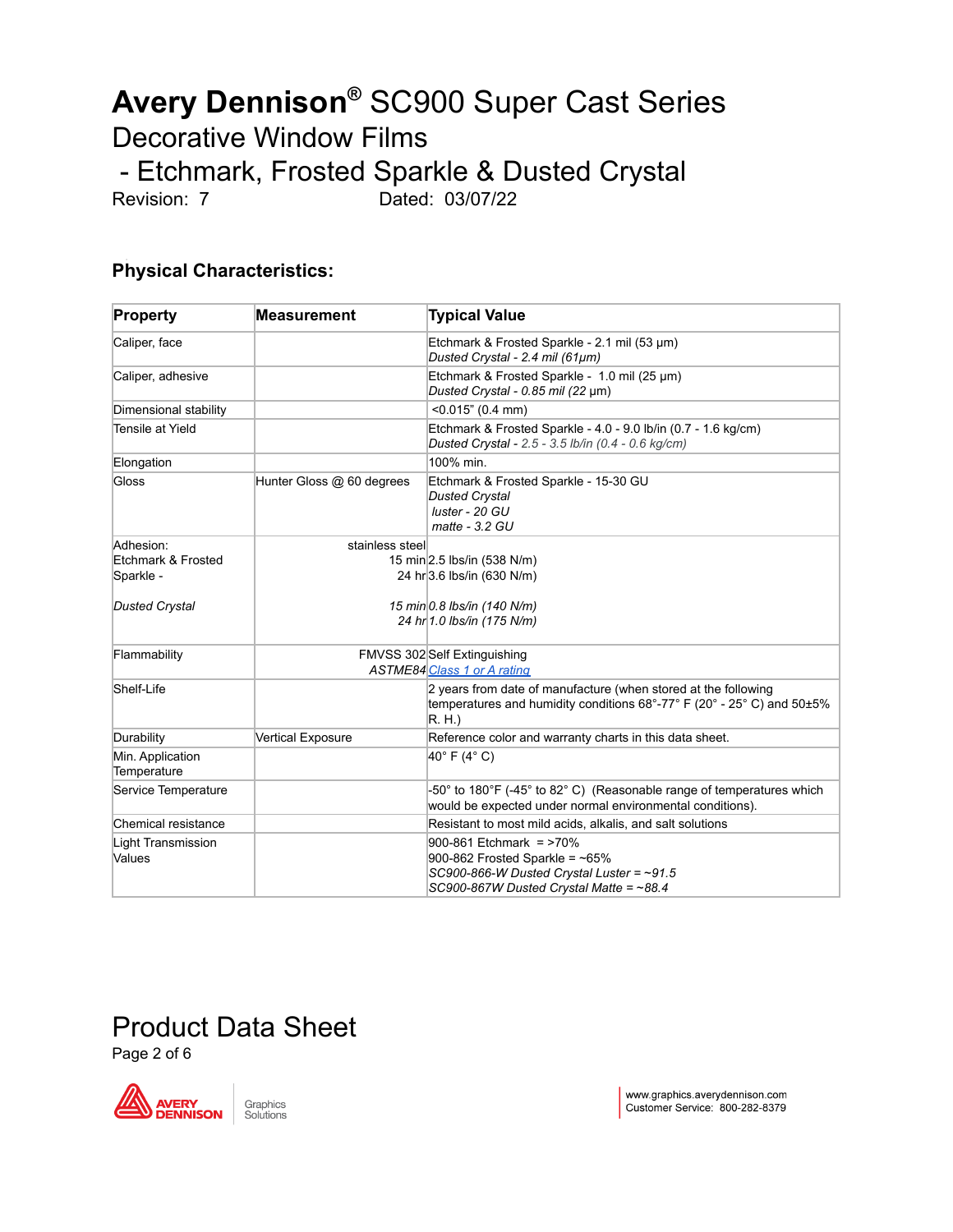Data represents average values where applicable, and is not intended for specification purposes.

#### **Warranty:**

This Warranty applies to the Product listed in this Data Sheet. All statements, technical information (including physical and chemical characteristics) and recommendations about Avery Dennison products are based upon tests believed to be reliable but do not constitute a guarantee or warranty. All Avery Dennison products are sold subject to the Purchaser's assent and agreement that Purchaser is responsible for, and has independently determined, the suitability of such products for its purposes or its customer's purposes. Avery Dennison products are warranted to be free from defects in material and workmanship (i) for two years from the date of manufacture, or (ii) from the date of manufacture until the expiration of the period stated on the specific Product Data Sheet in effect at the time of delivery.. Such time periods are subject in either case to the proper storing and application of said product, and the failure to properly store or apply the product, including without limitation the failure to follow any applicable Instructional Bulletin, negates any warranty. It is expressly agreed and understood that Avery Dennison's sole obligation and Purchaser's exclusive remedy under this warranty, under any other warranty, express or implied, or otherwise, shall be limited exclusively to: (a) repair or replacement of defective product without charge at Avery Dennison's plant or at the location of the product (at Avery Dennison's election), or (b) in the event repair or replacement are not commercially practical, a credit amount up to the price of the product taking into account the defect in the product in Avery Dennison's sole discretion.

THE WARRANTY EXPRESSLY SET FORTH ABOVE IS IN LIEU OF ANY OTHER WARRANTIES, EXPRESS OR IMPLIED, INCLUDING, BUT NOT LIMITED TO, ANY IMPLIED WARRANTIES OF MERCHANTABILITY, FITNESS FOR ANY PARTICULAR USE AND/OR NON-INFRINGEMENT. SELLER SPECIFICALLY DISCLAIMS AND EXCLUDES ALL OTHER SUCH WARRANTIES. NO WAIVER, ALTERATION, ADDITION OR MODIFICATION OF THE FOREGOING CONDITIONS SHALL BE VALID UNLESS MADE IN WRITING AND MANUALLY SIGNED BY AN OFFICER OF AVERY DENNISON.

AVERY DENNISON'S LIABILITY FOR DEFECTIVE PRODUCTS SHALL NOT EXCEED THE PURCHASE PRICE PAID THEREFORE BY PURCHASER AND IN NO EVENT SHALL AVERY DENNISON BE RESPONSIBLE FOR ANY INCIDENTAL OR CONSEQUENTIAL DAMAGES WHETHER FORESEEABLE OR NOT, CAUSED BY DEFECTS IN SUCH PRODUCT, WHETHER SUCH DAMAGE OCCURS OR IS DISCOVERED BEFORE OR AFTER REPLACEMENT OR CREDIT, AND WHETHER OR NOT SUCH DAMAGE IS CAUSED BY AVERY DENNISON'S NEGLIGENCE.

All sales and contracts for sale of Products are subject to Purchaser's assent and agreement to this Warranty. Avery Dennison hereby objects to any terms or conditions contained in any purchase order or other communication of any kind from the Purchaser that is conflicting, inconsistent or additional to this Agreement.

# Product Data Sheet

Page 3 of 6



www.graphics.averydennison.com Customer Service: 800-282-8379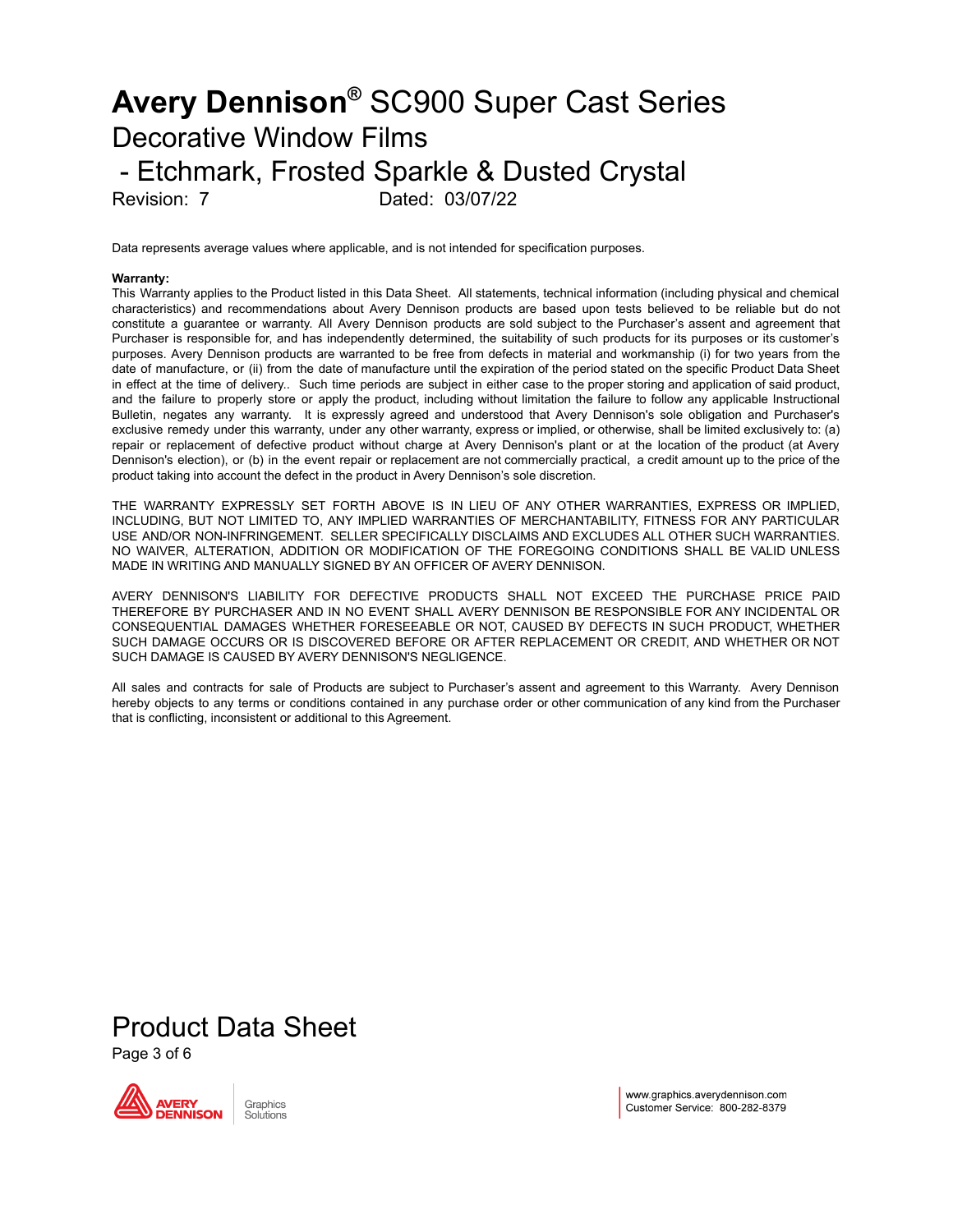#### *Related Documents:*

The following Avery Dennison literature will provide necessary information to the user for proper application, storage, and other requirements and is available upon request from your Avery Dennison representative or from the Avery Dennison *website [\(www.graphics.averydennison.com](http://www.graphics.averydennison.com/)).*

| <b>Document Title</b>                                    | <b>Reference Number</b>       |  |
|----------------------------------------------------------|-------------------------------|--|
| Substrate Cleaning and Preparation                       | Instructional Bulletin #1.10  |  |
| Storage, Maintenance and Cleaning of PVC Films           | Instructional Bulletin #1.20  |  |
| Durability of Films                                      | Instructional Bulletin #1.30  |  |
| Converting Tips for Sign Films                           | Instructional Bulletin # 2.10 |  |
| <b>Wet Application Method</b>                            | Instructional Bulletin #4.20  |  |
| Tips for Overlaminating, Premasking & Packaging Graphics | Instructional Bulletin # 5.50 |  |

### **Expected Durability**

Vertical Durability for Zone 1 vertical applications is noted in the chart below. Samples are available from samples.graphics@averydennison.com, or through your sales or customer service contact. Reference Instructional Bulletin 1.30 for zones by geographic location.

|                              | <b>Vertical Durability</b><br><b>Zone 1 Years</b> |
|------------------------------|---------------------------------------------------|
| SC 900-861-W Etchmark        |                                                   |
| SC 900-862-W Frosted Sparkle | G                                                 |

| SC900-866-W Dusted Crystal Luster &<br>SC900-867-W Dusted Crystal Matte | <b>Warranted Durability</b><br>Vertical / Zone 1 Years |  |  |
|-------------------------------------------------------------------------|--------------------------------------------------------|--|--|
| Interior (non perimeter glass)                                          | 15                                                     |  |  |
| Interior perimeter glass                                                |                                                        |  |  |
| Exterior (vertical glass)                                               | h                                                      |  |  |
| Plastic Application Surfaces*                                           |                                                        |  |  |

*\*polycarbonate and acrylic only*

**Reference IB 1.30 for durability guidelines.**

## Product Data Sheet

Page 4 of 6



Graphics Solutions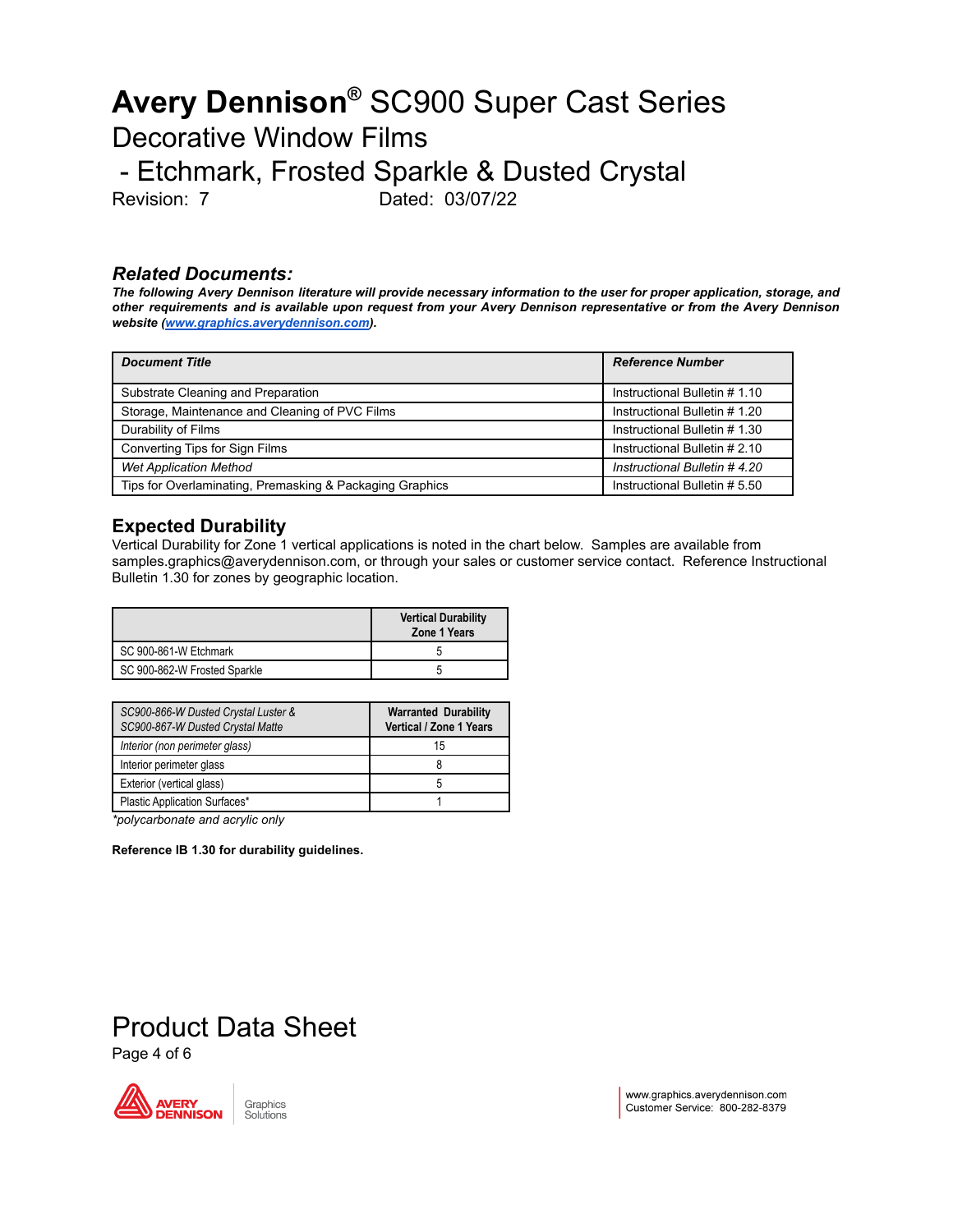*Optical and Solar Properties \*\**

| <b>Glass</b>                                 | <b>Film only</b>                |                                       | Applied on 1/8" (3mm) clear glass |                                       |
|----------------------------------------------|---------------------------------|---------------------------------------|-----------------------------------|---------------------------------------|
| <b>Product</b>                               | <b>Dusted Crystal</b><br>Luster | <b>Dusted Crystal</b><br><b>Matte</b> | <b>Dusted Crystal</b><br>Luster   | <b>Dusted Crystal</b><br><b>Matte</b> |
| <b>Visible Light Transmitted %</b>           | 91                              | 88                                    | 89                                | 87                                    |
| <b>Visible Light Reflected (Int) %</b>       | 8                               | 8                                     | 8                                 | 8                                     |
| <b>Visible Light Reflected (Ext) %</b>       | 9                               | 11                                    | 9                                 | 11                                    |
| <b>Total Solar Energy Rejected %</b>         | 9                               | 12                                    | 15                                | 17                                    |
| <b>UV Block %</b>                            | 72                              | 73                                    | 74                                | 75                                    |
| <b>Total Solar Energy Reflected %</b>        | 8                               | 10                                    | 8                                 | 9                                     |
| <b>Total Solar Energy Transmitted %</b>      | 90                              | 87                                    | 83                                | 80                                    |
| <b>Total Solar Energy Absorbed %</b>         | $\overline{2}$                  | 3                                     | 9                                 | 11                                    |
| <b>Shading Coefficient</b>                   | 1.04                            | 1.01                                  | 0.98                              | 0.95                                  |
| <b>Solar Heat Gain Coefficient (G value)</b> | 0.91                            | 0.88                                  | 0.85                              | 0.83                                  |
| <b>Emissivity (Room side)</b>                | 0.82                            | 0.82                                  | 0.82                              | 0.82                                  |
| <b>U-Value Winter</b>                        | 1.05                            | 1.05                                  | 1.03                              | 1.03                                  |
| <b>K-Value Winter</b>                        | 5.96                            | 5.96                                  | 5.86                              | 5.86                                  |
| <b>Glare Reduction %</b>                     | L,                              |                                       | $\overline{0}$                    | $\overline{4}$                        |
| <b>Luminous Efficacy</b>                     | 0.88                            | 0.87                                  | 0.91                              | 0.91                                  |
| <b>Light to Solar Gain Ratio (LSG)</b>       | 1.006                           | 1.000                                 | 1.05                              | 1.042                                 |
| <b>Summer Solar Heat Gain Reduction %</b>    | $\blacksquare$                  | $\overline{\phantom{a}}$              | 1                                 | $\overline{4}$                        |
| <b>Winter Heat Loss Reduction %</b>          |                                 |                                       | $\mathbf{1}$                      | 1                                     |
| <b>Summer Heat Loss Reduction %</b>          |                                 |                                       | 1.2                               | 1.2                                   |

\*\*Performance results are calculated on 3 mm glass using NFRC methodology and LBNL Window 5.2 software, and are subject *to variations in process conditions within industry standards and are only intended for estimating purposes.*

# Product Data Sheet

Page 5 of 6